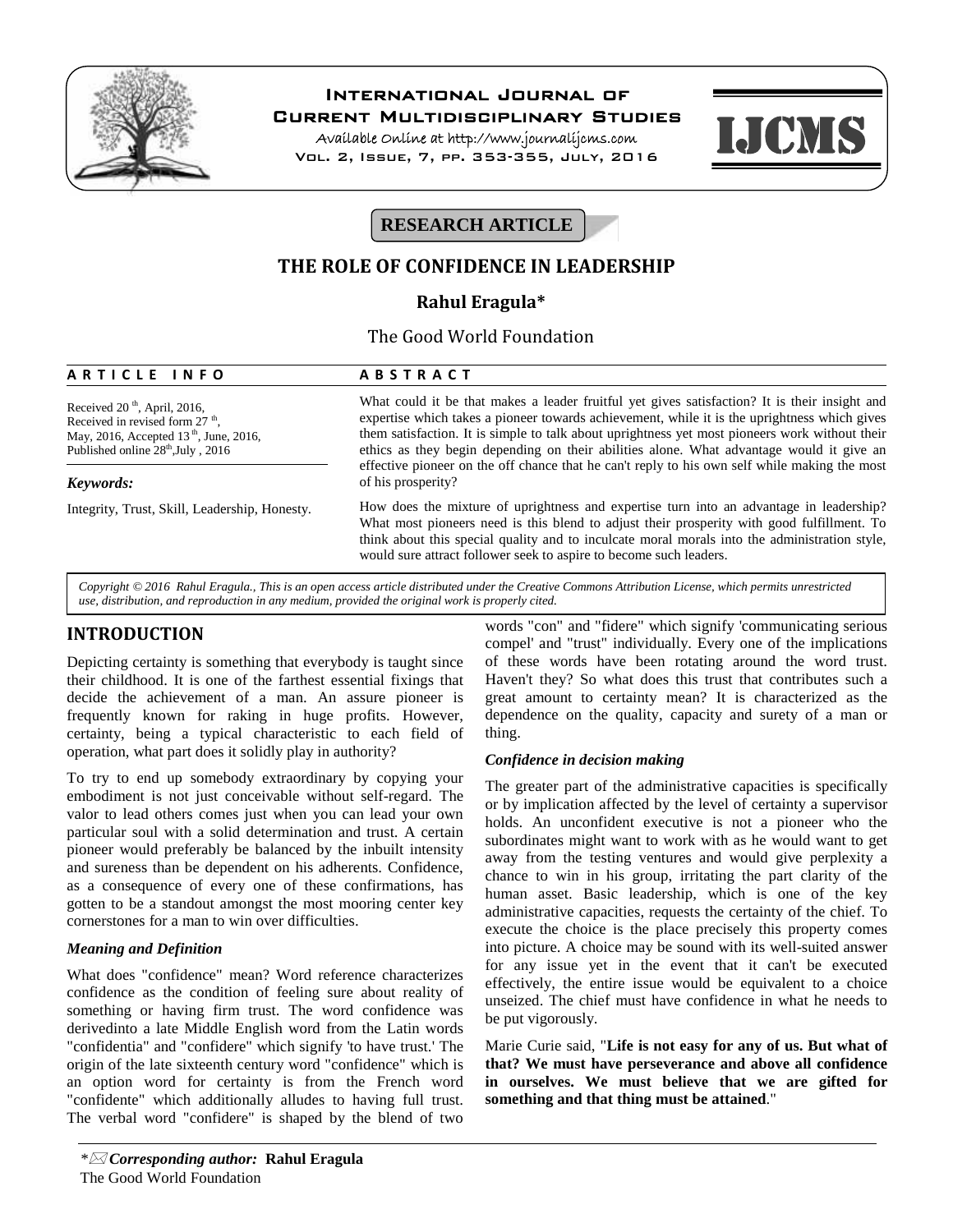#### **FACTORS THAT INFLUENCE CONFIDENCE**

Certainty, similar to some other attribute, is not an autonomous character. It's associated of a couple an initiative qualities. The elements of SOKET, guarantee keeping certainty in place with a pioneer.

SOKET stands for self-esteem, optimism, knowledge, experience and trust which as a total add to the levels of confidence in a pioneer.

#### *Self-esteem*

The term self-esteem was advanced with the ascent of psychology in the 1960s. It refers to regard and profound respect, particularly to one self. Caroline Smith says that self adequacy and self-esteem are two things which add to fearlessness. Certainty is adjusted with self-esteem. It gives a want to the pioneers to recognize that he can do it what he should do. Self-esteem keeps a pioneer from falling into insecurities and expands the certainty levels in a pioneer.

#### *Optimism*

Positive thinking is a soft skill which contributes to the growth of a person. A leader should be optimistic and must go ahead accepting challenges with a positive approach towards the task. Helen Keller says, "**Optimism is the faith that leads to achievement. Nothing can be done without hope and** confidence." Optimism avoids unnecessary tensions and leaves fear away from the door of success. Coco Channel says that success is most often achieved by those who don't know that failure is inevitable.

Constructive speculation is a delicate expertise which adds to the development of a man. A pioneer ought to be hopeful and must proceed tolerating challenges with a positive methodology towards the undertaking. Helen Keller says, "**Optimism is the faith that leads to achievement. Nothing can be done without hope and confidence**." Optimism maintains a strategic distance from pointless pressures and leaves fear far from the entryway of progress. Coco Channel says that success is most often achieved by those who don't know that failure is inevitable.

#### *Knowledge and Awareness*

Monica Burns says that knowledge is the key to unlocking and maintaining the confidence. At the point when a pioneer knows about what he ought to do, he works with trust in what he knows. The learning about the assignment helps the pioneer to stroll in the way that he as of now is acquainted with. He doesn't need to experience the way toward knowing and comprehend things in that case, before taking up the assignment. Peter Barron Stark says, "**If a leader can't lead himself, how can he possibly lead his team**." Here is the reason certainty bolstered by learning comes into picture.

#### *Experience*

It is the experience which helps a large portion of the pioneers to know and comprehend the systems of administration. Why do the senior administrators reflect more confidence than those of the lower experienced personnel? This is a result of the encounters they have faced and experienced. The pioneers are potential and feel able when they take up difficulties of the

comparable kind they took up in their past. Past encounters stand as pillars for the pioneers to incline toward, to face future difficulties. What's more, it is the experience which makes a pioneer accomplish magnificence in his execution.

#### *Trust*

Dr. Robert Karlsberg and Dr. Jane Andler say that trust is one of the building blocks which when implemented, rapidly encourages confidence. Trustworthiness is encapsulated by pioneers who are self-assure. Trust empowers pioneers to depend on the capacities they have, making them feel certain about what they can do, how they can do and why they need to do.

#### **AUTHENTICATIONS FOR LACK OF CONFIDENCE**

Leaders who lack confidence either veil their powerlessness with forcefulness or actuate themselves into their internal fears. They fear they do not have the experience and don't go out on a limb. They stay away from dangers and attempt to push the obligations over to their subordinates. These pioneers draw a circle, within which they conceal their fears inside the enclosure of forcefulness. Some of the time, pioneers who have learning but lack confidence get to be hosts for forcefulness which forms into egotism driving them to a ruin.

#### *Aggressiveness, the False-Confidence:*

Aggressiveness is not confidence. It is a characteristic which pioneers, who lack confidence, have a tendency to embrace. It is fleeing from tolerating this absence of certainty. It attempts to fix up the insecurities of a pioneer. A standout amongst the most persuading explanations behind pioneers to create forcefulness is the apprehension of loosing force. So as to ensure their insecurities, they instill this negative quality. Such pioneers are not took a gander at by their adherents as their forcefulness remains as a solid confirmation for their false confidence.

Amy Jo Martin says, "**Confidence and empowerment are cousins in my opinion. Empowerment comes from within and typically it's stemmed and fostered by self-assurance. To feel empowered is to feel free and that's when people do their best work. You can't fake confidence and empowerment**."

#### *Fear, the core rival of confidence*

To look fear in the face is to take a gander at the shortcomings amplified. It keeps individuals from doing things, slaughtering their initiativeness. A pioneer with trepidation collected inside himself, would dependably need to flee from his imaginativeness. Fear detains all the potential and inventiveness of a pioneer. It offers ascend to insecurities.

In the event that you are a pioneer attempting to work out your trepidation, how might you defeat it?

Eleanor Roosevelt said, "No one can make you feel inferior without your consent."

A pioneer who figures out how to acknowledge both his qualities and shortcomings has an extension to change over his inadequacies into his powerful qualities.